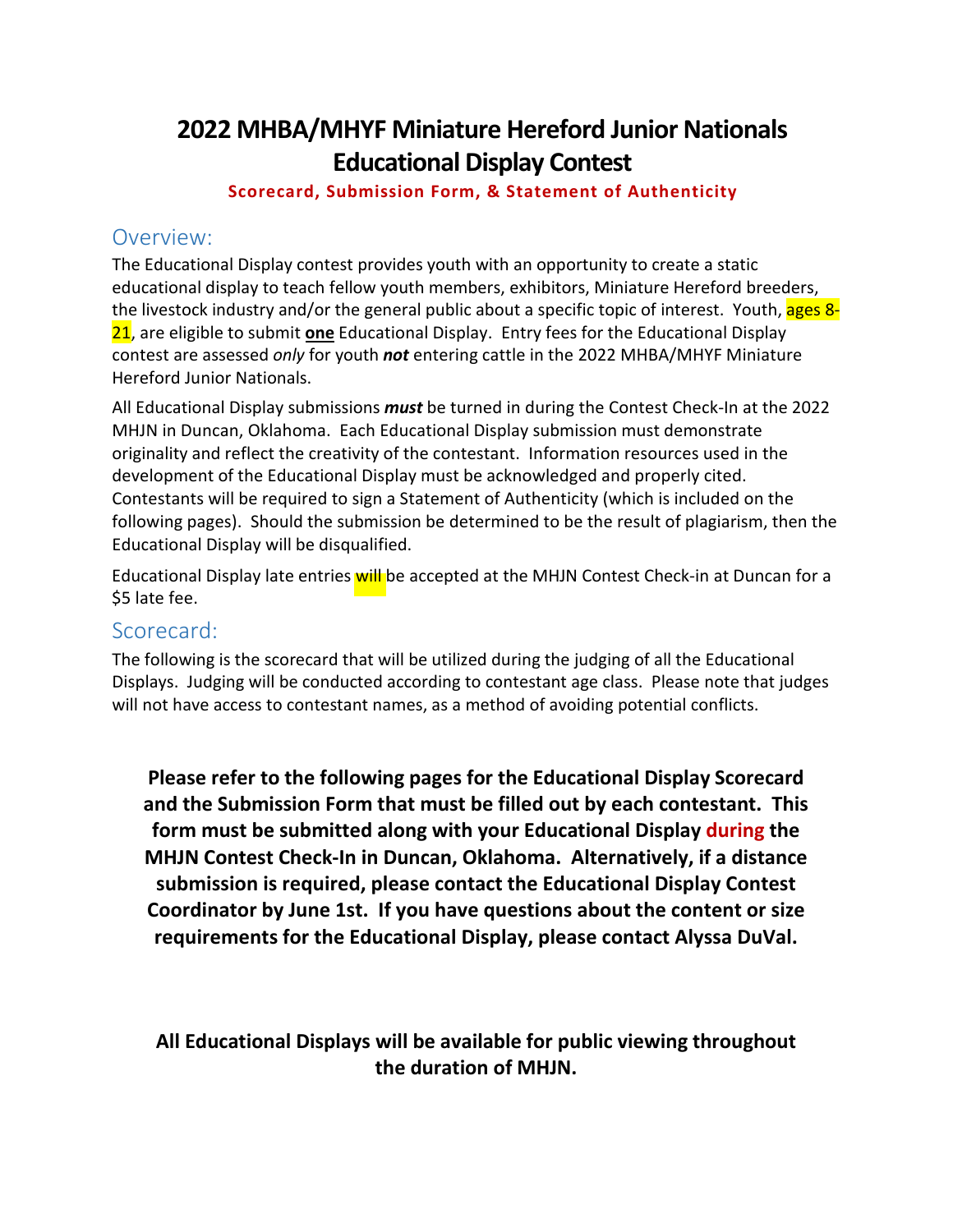# **Educational Display Scorecard**

| <b>Criteria</b>                                             | <b>Elements Considered</b>                                                                                                                                                                                                                                                                                                                                                                                                                                                                                                       | <b>Score</b>                    | <b>Judges Comment(s)</b> |  |
|-------------------------------------------------------------|----------------------------------------------------------------------------------------------------------------------------------------------------------------------------------------------------------------------------------------------------------------------------------------------------------------------------------------------------------------------------------------------------------------------------------------------------------------------------------------------------------------------------------|---------------------------------|--------------------------|--|
| <b>Educational</b><br><b>Display</b><br><b>Requirements</b> | Educational Display topic relates to Miniature Herefords and/or the<br>beef cattle industry<br>Educational Display is a standard-size, tri-fold display<br>Educational Display fits within a 3' wide by 2' deep area                                                                                                                                                                                                                                                                                                             | out of 5<br>points<br>possible  |                          |  |
| Completeness,<br><b>Creativity and</b><br>Quality           | Educational Display is complete (meaning that there is content<br>included on all three sections of the display)<br>Contestant creativity is easily perceived in terms of the overall design<br>$\bullet$<br>and the fonts/colors, pictures, etc. that are included on the display<br>Viewer attention is "drawn" to the Educational Display<br>$\bullet$<br>Educational Display is unique and shows clear signs of originality<br>$\bullet$<br>Educational Displays meets the age-appropriate quality expectations<br>$\bullet$ | out of 15<br>points<br>possible |                          |  |
| Use of<br><b>Available Space</b>                            | Efficient use of space (both on the tri-fold display and in the<br>remaining 3' by 2' area)<br>If utilized, all props enhance the overall quality and message of the<br>educational display                                                                                                                                                                                                                                                                                                                                      | out of 5<br>points<br>possible  |                          |  |
| <b>Accuracy of</b><br><b>Statements</b>                     | Content included on the Educational Display is accurate<br>$\bullet$<br>All referenced materials are correctly cited on the Educational Display<br>(i.e. no evidence of plagiarism is apparent)                                                                                                                                                                                                                                                                                                                                  | out of 10<br>points<br>possible |                          |  |
| Written<br><b>Explanation</b>                               | Contestant submitted an explanation of the Educational Display that:<br>Explains why the contestant selected the particular topic (i.e.<br>$\circ$<br>why is this topic important?)<br>Identifies what the contestant hopes viewers learn from the<br>$\circ$<br>display                                                                                                                                                                                                                                                         | out of 5<br>points<br>possible  |                          |  |
| <b>TOTAL POINTS:</b> out of 40 points possible              |                                                                                                                                                                                                                                                                                                                                                                                                                                                                                                                                  |                                 |                          |  |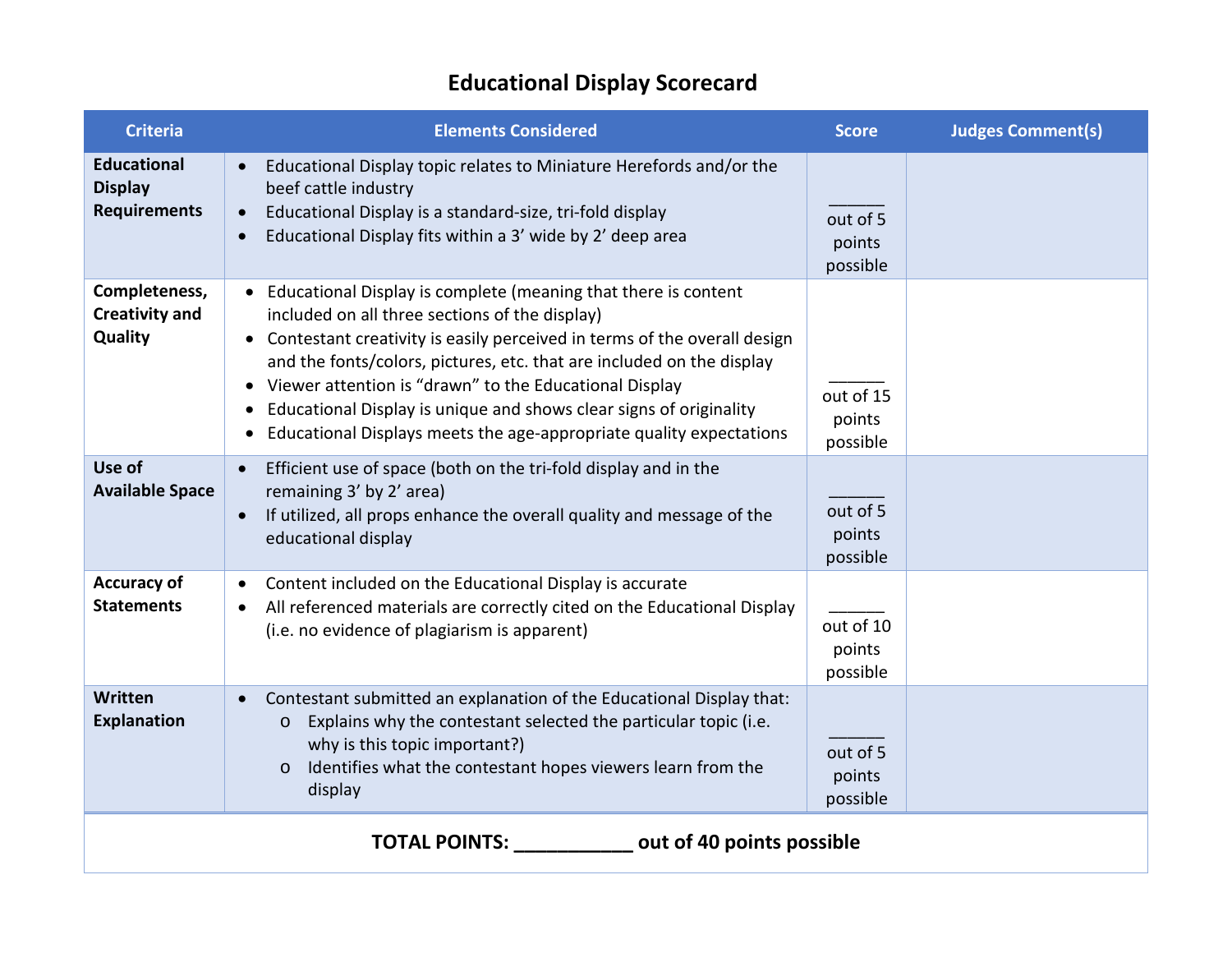## Submission Form – Educational Display Contest:

Each contestant must complete the following form and turn it in with his/her Educational Display Contest submission **during the Contest Check-in at MHJN**. Educational Display entries submitted after Check-In will *not* be accepted and entry fees will *not* be reimbursed.

| 1. Contestant Name:                                    |  |
|--------------------------------------------------------|--|
| 2. Contestant Age: Please select one of the following: |  |
| 3. Educational Display Title:                          |  |

- 4. Dates of Production (for example, April 1-15, 2022):
- 5. Educational Display Submission:

**\*Note:** Educational Displays are required to be on-site during the MHJN event. Contestants must submit his/her Educational Display during the MHJN Contest Check-in period. However, distance submissions are also allowed, provided that the contestant has communicated shipping needs with the Educational Display Contest Coordinator.

**I understand that it is my responsibility to bring my Educational Display to the 2022 MHJN Contest Check-In. If I will not be available to submit my entry, I understand that I must contact the contest coordinator to arrange for shipping my Educational Display.** 



6. Written Description of Educational Display Submission:

**\*Note:** Contestant written description of his/her Educational Display should describe why the contestant selected the particular topic to focus on and what the contestant hopes viewers learn from the display. Also, please recognize what the most interesting fact the contestant learned (personally) through creating this Educational Display.